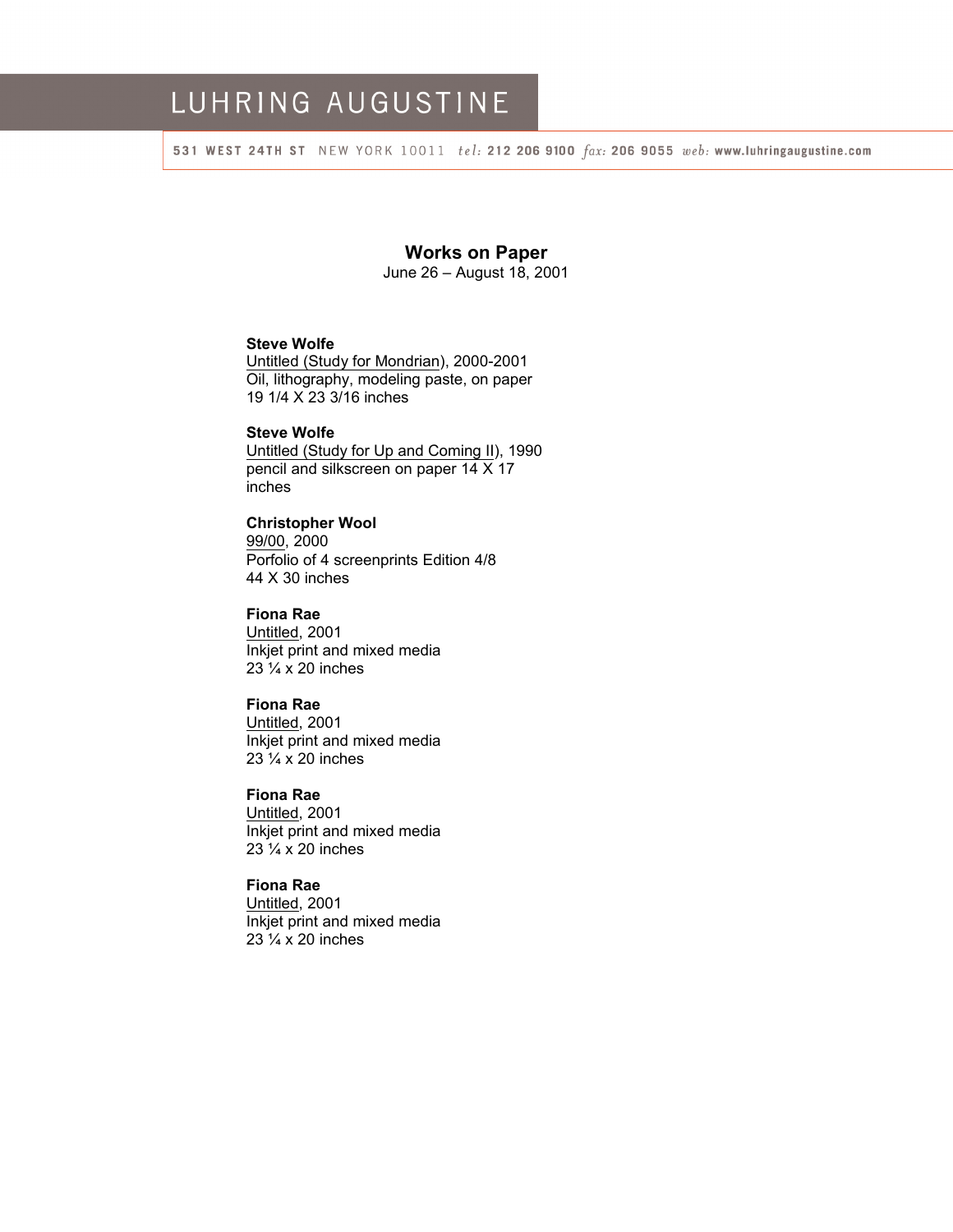## **Gunther Forg**

Untitled, 1988 Oil pastel on paper (suite) 12 1/2 X 9 1/2 inches

#### **Paul McCarthy**

Blockhead Drawings, 2000 (1.Grouping and coupling, 2.323-825-0915, 3. Dancer, Kristen, Jeffery, Paul, 4.CHOCOLAT) Pencil on vellum 24 X 19 inches

#### **Paul McCarthy**

Tomato Head drawings, 1993 Pencil drawing on tissue paper, wood frame 25 ½ x 20 ½ and 25 ½ x 28 ¾ inches

#### **Tatsuo Miyajima**

Color Structure for Floating Time (Orange), 2000 Pencil, color pen, collage on black paper 55 X 75.2 cm

#### **Tatsuo Miyajima**

Color Structure for Floating Time (Marine Blue), 2000 Pencil, color pen, collage on black paper 55 X 75.2 cm

#### **Tatsuo Miyajima**

Color Structure for Floating Time (Pale Yellow), 2000 Pencil, color pen, collage on black paper 55 X 75.2 cm

#### **Tatsuo Miyajima**

Color Structure for Floating Time (Red), 2000 Pencil, color pen, collage on black paper 55 X 75.2 cm

## **Tunga**

Untitled drawing, 1996 Oil pastel on paper 70 3/4 X 19 3/16 inches